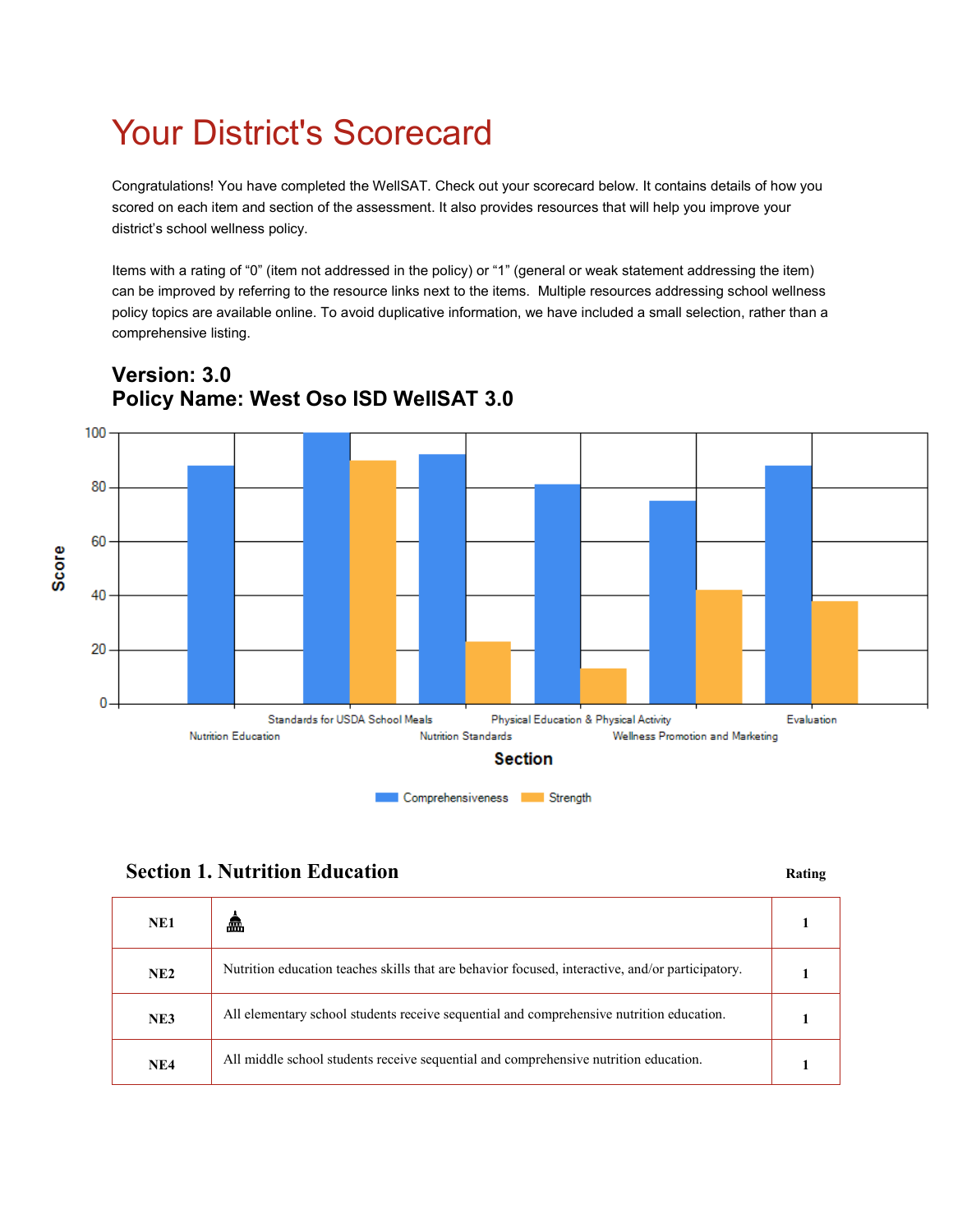| NE <sub>5</sub>                            | All high school students receive sequential and comprehensive nutrition education.                                                                                                                                 |    |
|--------------------------------------------|--------------------------------------------------------------------------------------------------------------------------------------------------------------------------------------------------------------------|----|
| NE6                                        | Nutrition education is integrated into other subjects beyond health education                                                                                                                                      |    |
| NE7                                        | Links nutrition education with the school food environment.                                                                                                                                                        |    |
| NE8                                        |                                                                                                                                                                                                                    | 0  |
| <b>Subtotal</b><br>for<br><b>Section 1</b> | <b>Comprehensiveness Score:</b><br>Count the number of items rated as "1" or "2" and divide this number by 8 (the number of items<br>in this section). Multiply by 100. Do not count an item if the rating is "0." | 88 |
|                                            | <b>Strength Score:</b><br>Count the number of items rated as "2" and divide this number by 8 (the number of items in<br>this section). Multiply by 100.                                                            |    |

#### **Section 2. Standards for USDA Child Nutrition Programs and School Meals Rating**

| SM1             | £                                                                                                               | 1              |
|-----------------|-----------------------------------------------------------------------------------------------------------------|----------------|
| SM2             | Addresses access to the USDA School Breakfast Program.                                                          | $\mathbf{2}$   |
| SM3             | £                                                                                                               | $\mathbf{2}$   |
| SM4             | Addresses how to handle feeding children with unpaid meal balances without stigmatizing<br>them.                | $\mathbf{2}$   |
| SM5             | Specifies how families are provided information about determining eligibility for free/reduced<br>priced meals. | $\mathbf{2}$   |
| SM6             | Specifies strategies to increase participation in school meal programs.                                         | $\overline{2}$ |
| SM7             | Addresses the amount of "seat time" students have to eat school meals.                                          | $\overline{2}$ |
| SM8             | £                                                                                                               | $\mathbf{2}$   |
| SM <sub>9</sub> | £                                                                                                               | $\mathbf{2}$   |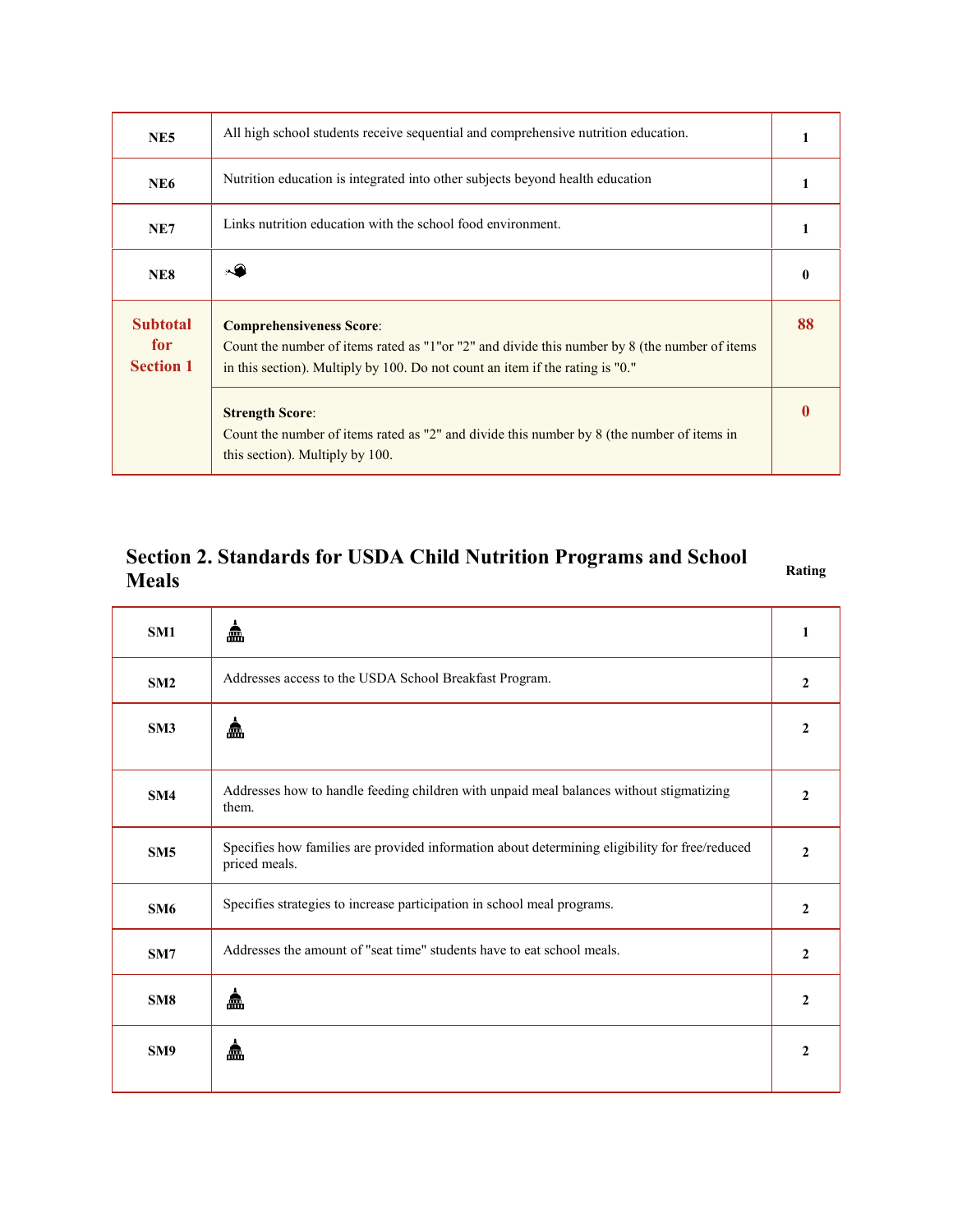| <b>SM10</b>                                | ا پھی ا                                                                                                                                                                                                             |            |
|--------------------------------------------|---------------------------------------------------------------------------------------------------------------------------------------------------------------------------------------------------------------------|------------|
| <b>Subtotal</b><br>for<br><b>Section 2</b> | <b>Comprehensiveness Score:</b><br>Count the number of items rated as "1" or "2" and divide this number by 10 (the number of<br>items in this section). Multiply by 100. Do not count an item if the rating is "0." | <b>100</b> |
|                                            | <b>Strength Score:</b><br>Count the number of items rated as "2" and divide this number by 10 (the number of items in<br>this section). Multiply by 100.                                                            | 90         |

#### **Section 3. Nutrition Standards for Competitive and Other Foods and Beverages** Rating

| NS1             | £                                                                                                                                                                                          | 1            |
|-----------------|--------------------------------------------------------------------------------------------------------------------------------------------------------------------------------------------|--------------|
| NS2             | USDA Smart Snack standards are easily accessed in the policy.                                                                                                                              | 1            |
| NS3             | 盒                                                                                                                                                                                          | $\mathbf{1}$ |
| NS4             | 盒                                                                                                                                                                                          | $\mathbf{1}$ |
| NS <sub>5</sub> | 盒                                                                                                                                                                                          | $\mathbf{1}$ |
| <b>NS6</b>      | 盒                                                                                                                                                                                          | $\mathbf{1}$ |
| NS7             | Exemptions for infrequent school-sponsored fundraisers.                                                                                                                                    | 1            |
| <b>NS8</b>      | Addresses foods and beverages containing caffeine at the high school level.                                                                                                                | $\bf{0}$     |
| NS9             | £                                                                                                                                                                                          | 1            |
| <b>NS10</b>     | Addresses nutrition standards for all foods and beverages served to students after the school<br>day, including, before/after care on school grounds, clubs, and after school programming. | $\mathbf{2}$ |
| <b>NS11</b>     | Addresses nutrition standards for all foods and beverages sold to students after the school day,<br>including before/after care on school grounds, clubs, and after school programming.    | $\mathbf{2}$ |
| <b>NS12</b>     | Addresses food not being used as a reward.                                                                                                                                                 | 1            |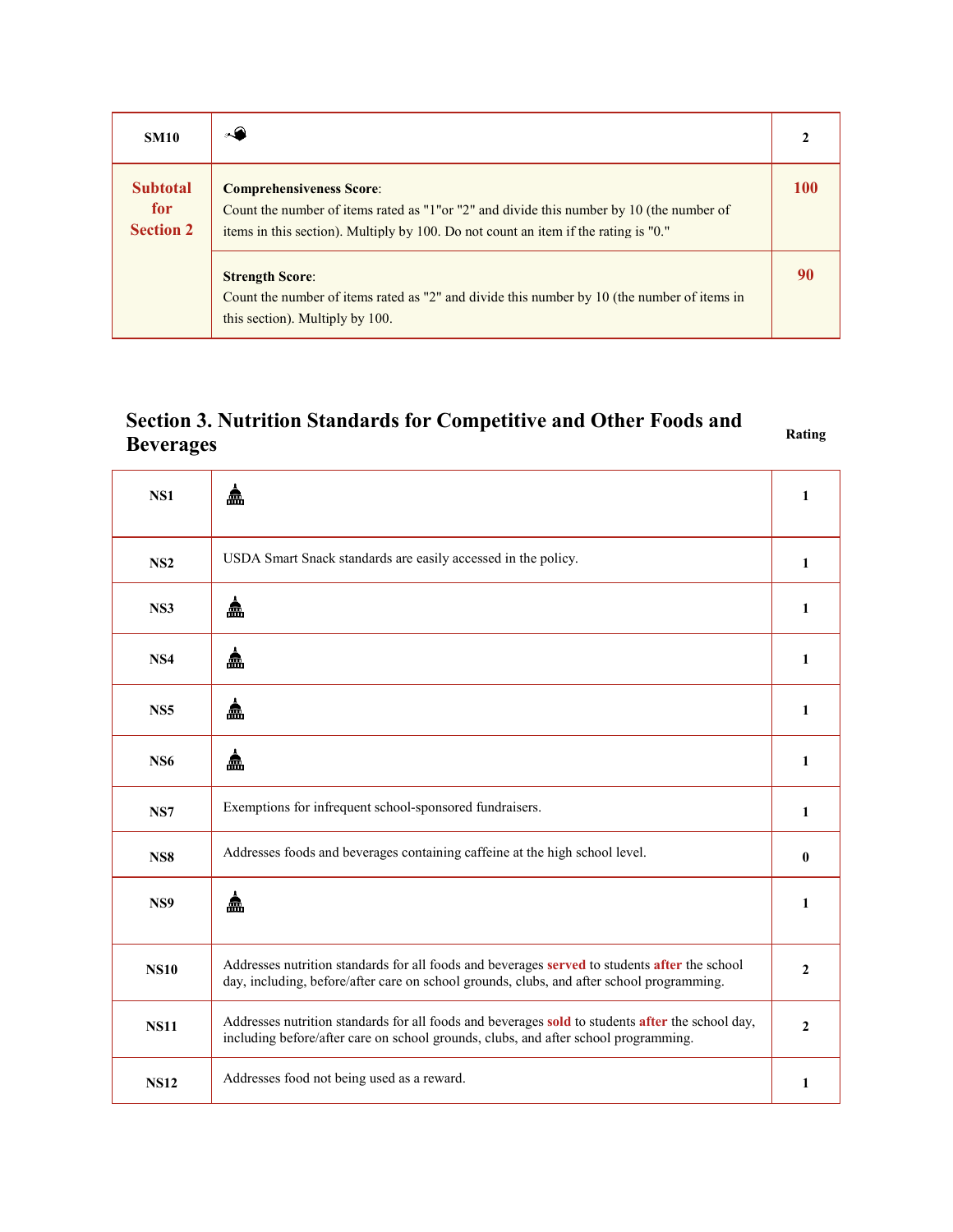| <b>NS13</b>                                | Addresses availability of free drinking water throughout the school day.                                                                                                                                            |    |
|--------------------------------------------|---------------------------------------------------------------------------------------------------------------------------------------------------------------------------------------------------------------------|----|
| <b>Subtotal</b><br>for<br><b>Section 3</b> | <b>Comprehensiveness Score:</b><br>Count the number of items rated as "1" or "2" and divide this number by 13 (the number of<br>items in this section). Multiply by 100. Do not count an item if the rating is "0." | 92 |
|                                            | <b>Strength Score:</b><br>Count the number of items rated as "2" and divide this number by 13 (the number of items in<br>this section). Multiply by 100.                                                            | 23 |

## **Section 4. Physical Education and Physical Activity Rating Rating**

| PEPA1  | ₹                                                                                                                               | 1            |
|--------|---------------------------------------------------------------------------------------------------------------------------------|--------------|
| PEPA2  | The written physical education curriculum for each grade is aligned with national and/or state<br>physical education standards. | 1            |
| PEPA3  | Physical education promotes a physically active lifestyle.                                                                      | 1            |
| PEPA4  | Addresses time per week of physical education instruction for all elementary school students.                                   | 1            |
| PEPA5  | Addresses time per week of physical education instruction for all middle school students.                                       | 1            |
| PEPA6  | Addresses time per week of physical education instruction for all high school students.                                         | 1            |
| PEPA7  | Addresses qualifications for physical education teachers for grades K-12.                                                       | 2            |
| PEPA8  | Addresses providing physical education training for physical education teachers.                                                | 1            |
| PEPA9  | Addresses physical education exemption requirements for all students.                                                           | $\mathbf{2}$ |
| PEPA10 | Addresses physical education substitution for all students.                                                                     | $\bf{0}$     |
| PEPA11 | ₹                                                                                                                               | 1            |
| PEPA12 | ₹                                                                                                                               | 1            |
| PEPA13 | Addresses recess for all elementary school students.                                                                            | 1            |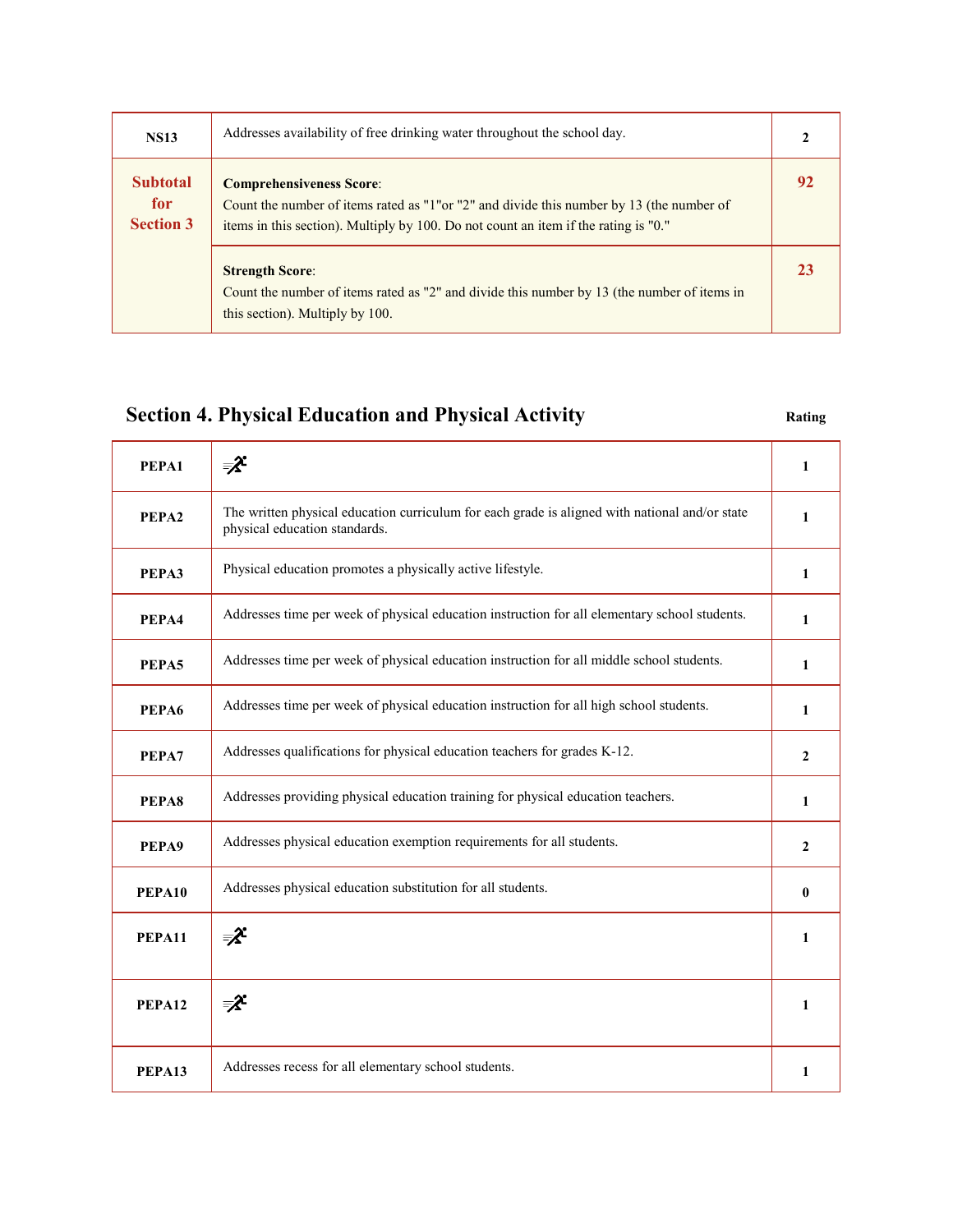| PEPA14                                              | ₹                                                                                                                                                                                                                   |    |
|-----------------------------------------------------|---------------------------------------------------------------------------------------------------------------------------------------------------------------------------------------------------------------------|----|
| PEPA15                                              | Joint or shared-use agreements for physical activity participation at all schools.                                                                                                                                  |    |
| PEPA16                                              | District addresses active transport (Safe Routes to School) for all K-12 students who live within<br>walkable/bikeable distance.                                                                                    |    |
| <b>Subtotal</b><br>for <b>s</b><br><b>Section 4</b> | <b>Comprehensiveness Score:</b><br>Count the number of items rated as "1" or "2" and divide this number by 16 (the number of<br>items in this section). Multiply by 100. Do not count an item if the rating is "0." | 81 |
|                                                     | <b>Strength Score:</b><br>Count the number of items rated as "2" and divide this number by 16 (the number of items in<br>this section). Multiply by 100.                                                            |    |

### **Section 5. Wellness Promotion and Marketing <b>Rating Rating**

 $\Gamma$ 

 $\top$ 

 $\overline{\mathbb{L}}$ 

| Encourages staff to model healthy eating and physical activity behaviors.                                                                                                                                 | $\mathbf{0}$ |
|-----------------------------------------------------------------------------------------------------------------------------------------------------------------------------------------------------------|--------------|
| ₹                                                                                                                                                                                                         | $\mathbf{2}$ |
| Addresses using physical activity as a reward.                                                                                                                                                            | $\mathbf{2}$ |
| Addresses physical activity not being used as a punishment.                                                                                                                                               | $\bf{0}$     |
| Addresses physical activity not being withheld as a punishment.                                                                                                                                           | 1            |
| Specifies marketing to promote healthy food and beverage choices.                                                                                                                                         | 1            |
| £                                                                                                                                                                                                         | 2            |
| Specifically addresses marketing on school property and equipment (e.g., signs, scoreboards,<br>sports equipment).                                                                                        | $\mathbf{2}$ |
| Specifically addresses marketing on educational materials (e.g., curricula, textbooks, or other<br>printed or electronic educational materials).                                                          | $\mathbf{0}$ |
| Specifically addresses marketing where food is purchased (e.g., exteriors of vending machines,<br>food and beverage cups and containers, food display racks, coolers, trash and recycling<br>containers). | 1            |
|                                                                                                                                                                                                           |              |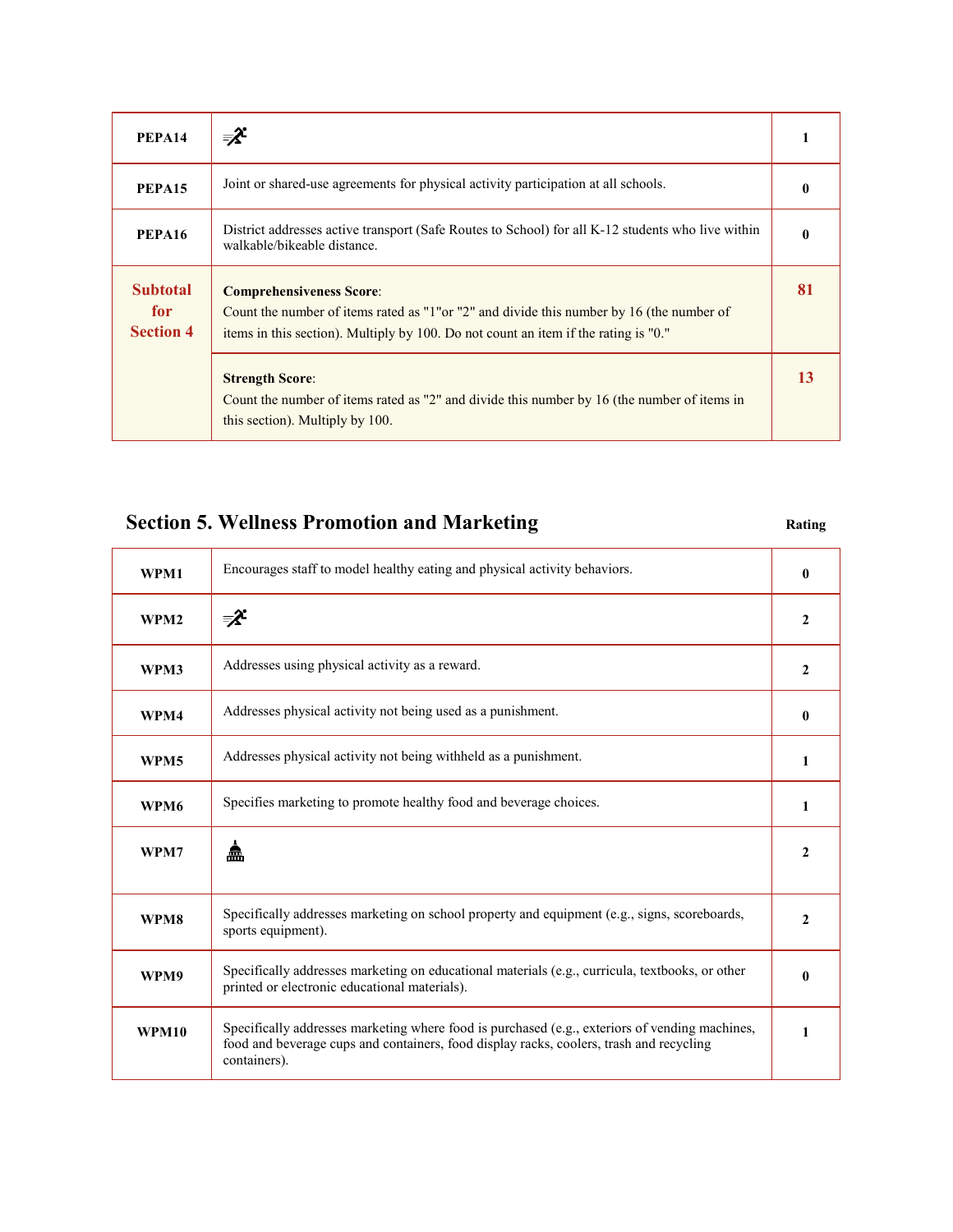| <b>WPM11</b>                                | Specifically addresses marketing in school publications and media (e.g., advertisements in<br>school publications, school radio stations, in-school television, computer screen savers, school-<br>sponsored Internet sites, and announcements on the public announcement (PA) system).                                                                              |    |
|---------------------------------------------|----------------------------------------------------------------------------------------------------------------------------------------------------------------------------------------------------------------------------------------------------------------------------------------------------------------------------------------------------------------------|----|
| <b>WPM12</b>                                | Specifically addresses marketing through fundraisers and corporate-incentive programs (e.g.,<br>fundraising programs that encourage students and their families to sell, purchase, or consume<br>products and corporate incentive programs that provide funds to schools in exchange for proof<br>of purchases of company products, such as Box Tops for Education). |    |
| <b>Subtotal</b><br>for.<br><b>Section 5</b> | <b>Comprehensiveness Score:</b><br>Count the number of items rated as "1" or "2" and divide this number by 12 (the number of<br>items in this section). Multiply by 100. Do not count an item if the rating is "0."                                                                                                                                                  | 75 |
|                                             | <b>Strength Score:</b><br>Count the number of items rated as "2" and divide this number by 12 (the number of items in<br>this section). Multiply by 100.                                                                                                                                                                                                             |    |

### **Section 6. Implementation, Evaluation & Communication Rating**

| IEC1             | Addresses the establishment of an ongoing district wellness committee.              | $\boldsymbol{2}$ |
|------------------|-------------------------------------------------------------------------------------|------------------|
| IEC <sub>2</sub> | ≞                                                                                   | 1                |
|                  |                                                                                     |                  |
| IEC <sub>3</sub> | 盀                                                                                   | $\overline{2}$   |
| IEC4             | 盀                                                                                   | 1                |
| IEC <sub>5</sub> | £                                                                                   | 1                |
| IEC6             | 盒                                                                                   | $\boldsymbol{2}$ |
| IEC7             | ≞                                                                                   | 1                |
| IEC8             | Addresses the establishment of an ongoing school building level wellness committee. | $\boldsymbol{0}$ |